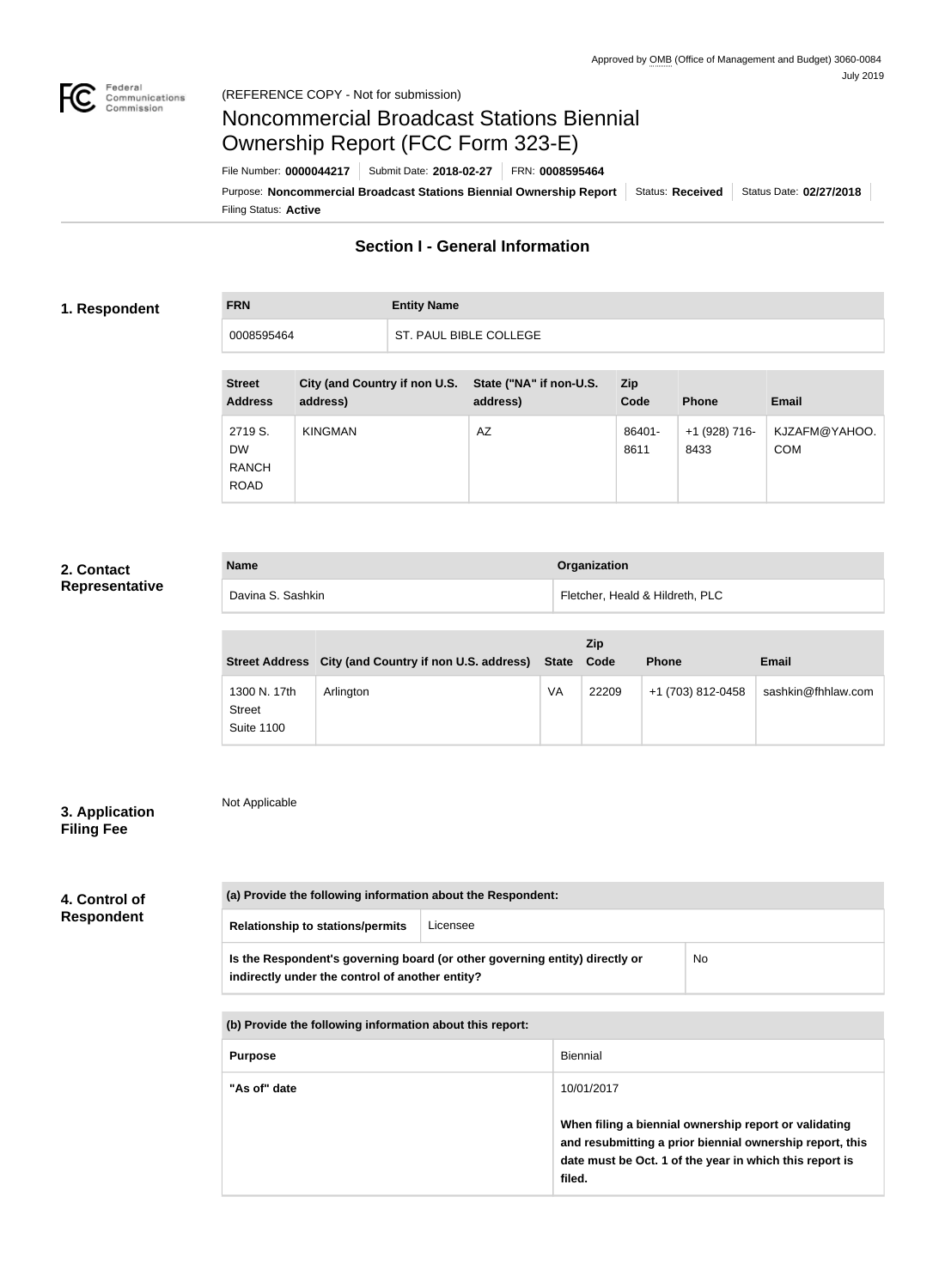**Respondent is filing this report to cover the following Licensee(s) and station(s):**

| <b>Licensee/Permittee Name</b> | <b>FRN</b>       |                 |              |                |
|--------------------------------|------------------|-----------------|--------------|----------------|
| ST. PAUL BIBLE COLLEGE         |                  |                 | 0008595464   |                |
|                                |                  |                 |              |                |
| Fac. ID No.                    | <b>Call Sign</b> | <b>City</b>     | <b>State</b> | <b>Service</b> |
| 92985                          | <b>KJZA</b>      | <b>DRAKE</b>    | AZ           | FM             |
| 173030                         | KJZK             | <b>KINGMAN</b>  | AZ           | FM             |
| 173032                         | <b>KJZP</b>      | <b>PRESCOTT</b> | AZ           | FM             |

#### **Section II – Biennial Ownership Information**

#### **1. 47 C.F.R. Section 73.3613 Documents**

Licensee Respondents that hold authorizations for one or more full power television, AM, and/or FM stations should list all contracts and other instruments set forth in 47 C.F.R. Section 73.3613(a) through (c) for the facility or facilities listed on this report. If the agreement is a network affiliation agreement, check the appropriate box. Otherwise, select "Other." Non-Licensee Respondents should select "Not Applicable" in response to this question.

| Document Information                            |                                                           |  |
|-------------------------------------------------|-----------------------------------------------------------|--|
| Description of contract or instrument           | Articles of Incorporation                                 |  |
| Parties to contract or instrument               | State of Arizona                                          |  |
| Date of execution                               | 09/1998                                                   |  |
| Date of expiration                              | No expiration date                                        |  |
| <b>Agreement type</b><br>(check all that apply) | Other<br><b>Agreement Type: Articles of Incorporation</b> |  |

| <b>Document Information</b>                     |                                        |  |
|-------------------------------------------------|----------------------------------------|--|
| Description of contract or instrument           | <b>Bylaws</b>                          |  |
| Parties to contract or instrument               | State of Arizona                       |  |
| Date of execution                               | 05/2007                                |  |
| Date of expiration                              | No expiration date                     |  |
| <b>Agreement type</b><br>(check all that apply) | Other<br><b>Agreement Type: Bylaws</b> |  |

#### **2. Ownership Interests**

**(a)** Ownership Interests. This Question requires Respondents to enter detailed information about ownership interests by generating a series of subforms. Answer each question on each subform. The first subform listing should be for the Respondent itself. If the Respondent is not a natural person, also list each of the officers, members of the governing board (or other governing entity), stockholders, and any other persons or entities with a direct attributable interest in the Respondent pursuant to the standards set forth in 47 C.F.R. Section 73.3555. (A "direct" interest is one that is not held through any intervening companies or entities.) List each interest holder with a direct attributable interest in the Respondent separately.

Leave the percentage of total assets (Equity Debt Plus) field blank for an interest holder unless that interest holder has an attributable interest in the Respondent solely on the basis of the Commission's Equity Debt Plus attribution standard, 47 C.F.R. Section 73.3555, Note 2(i).

In the case of vertical or indirect ownership structures, list only those interests in the Respondent that also represent an attributable interest in the Licensee(s) for which the report is being submitted.

Entities that are part of an organizational structure that includes holding companies or other forms of indirect ownership must file separate ownership reports. In such a structure do not report, or file a separate report for, any interest holder that does not have an attributable interest in the Licensee(s) for which the report is being submitted.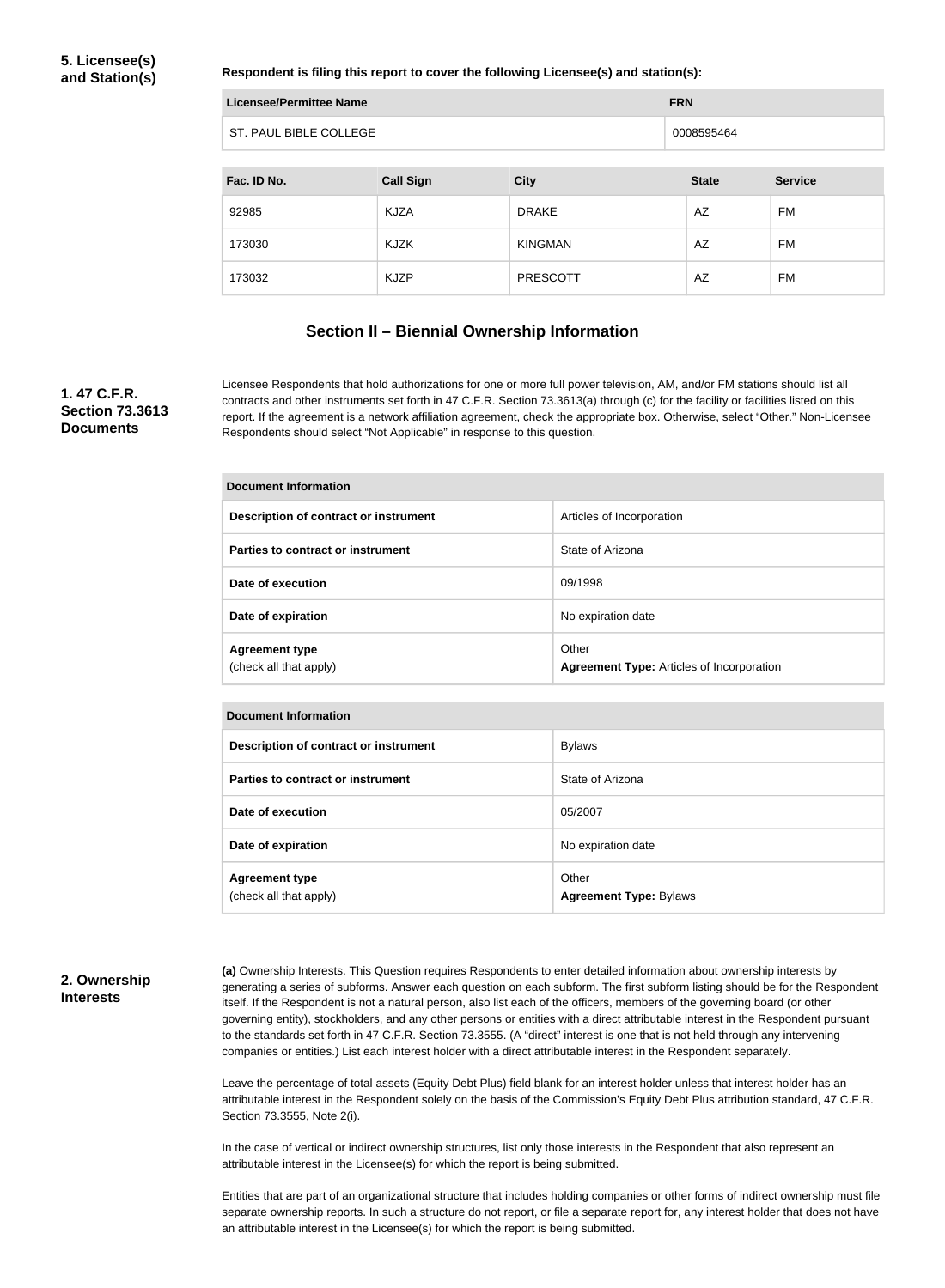Please see the Instructions for further detail concerning interests that must be reported in response to this question.

The Respondent must provide an FCC Registration Number for each interest holder reported in response to this question. Please see the Instructions for detailed information and guidance concerning this requirement.

| <b>Ownership Information</b>                                                                                                     |                                                         |                       |  |  |
|----------------------------------------------------------------------------------------------------------------------------------|---------------------------------------------------------|-----------------------|--|--|
| <b>FRN</b>                                                                                                                       | 0008595464                                              |                       |  |  |
| <b>Entity Name</b>                                                                                                               | ST. PAUL BIBLE COLLEGE                                  |                       |  |  |
| <b>Address</b>                                                                                                                   | PO Box                                                  |                       |  |  |
|                                                                                                                                  | <b>Street 1</b>                                         | 2719 S. DW RANCH ROAD |  |  |
|                                                                                                                                  | <b>Street 2</b>                                         |                       |  |  |
|                                                                                                                                  | <b>City</b>                                             | <b>KINGMAN</b>        |  |  |
|                                                                                                                                  | State ("NA" if non-U.S.<br>address)                     | AZ                    |  |  |
|                                                                                                                                  | <b>Zip/Postal Code</b>                                  | 86401-8611            |  |  |
|                                                                                                                                  | Country (if non-U.S.<br>address)                        | <b>United States</b>  |  |  |
| <b>Listing Type</b>                                                                                                              | Respondent                                              |                       |  |  |
| <b>Positional Interests</b><br>(check all that apply)                                                                            | Respondent                                              |                       |  |  |
| <b>Tribal Nation or Tribal</b><br><b>Entity</b>                                                                                  | Interest holder is not a Tribal nation or Tribal entity |                       |  |  |
| <b>Interest Percentages</b>                                                                                                      | Voting                                                  | 0.0%                  |  |  |
| (enter percentage values<br>from 0.0 to 100.0)                                                                                   | <b>Equity</b>                                           | 0.0%                  |  |  |
|                                                                                                                                  | <b>Total assets (Equity Debt</b><br>Plus)               | 0.0%                  |  |  |
| Does interest holder have an attributable interest in one or more broadcast stations<br>No<br>that do not appear on this report? |                                                         |                       |  |  |

| <b>Ownership Information</b> |                                     |                      |  |
|------------------------------|-------------------------------------|----------------------|--|
| <b>FRN</b>                   | 9990126678                          |                      |  |
| <b>Name</b>                  | Nichole E. Erickson                 |                      |  |
| <b>Address</b>               | PO Box                              |                      |  |
|                              | <b>Street 1</b>                     | 2719 D.W. RANCH ROAD |  |
|                              | <b>Street 2</b>                     |                      |  |
|                              | <b>City</b>                         | <b>KINGMAN</b>       |  |
|                              | State ("NA" if non-U.S.<br>address) | AZ                   |  |
|                              | <b>Zip/Postal Code</b>              | 86401                |  |
|                              | Country (if non-U.S.<br>address)    | <b>United States</b> |  |
| <b>Listing Type</b>          | Other Interest Holder               |                      |  |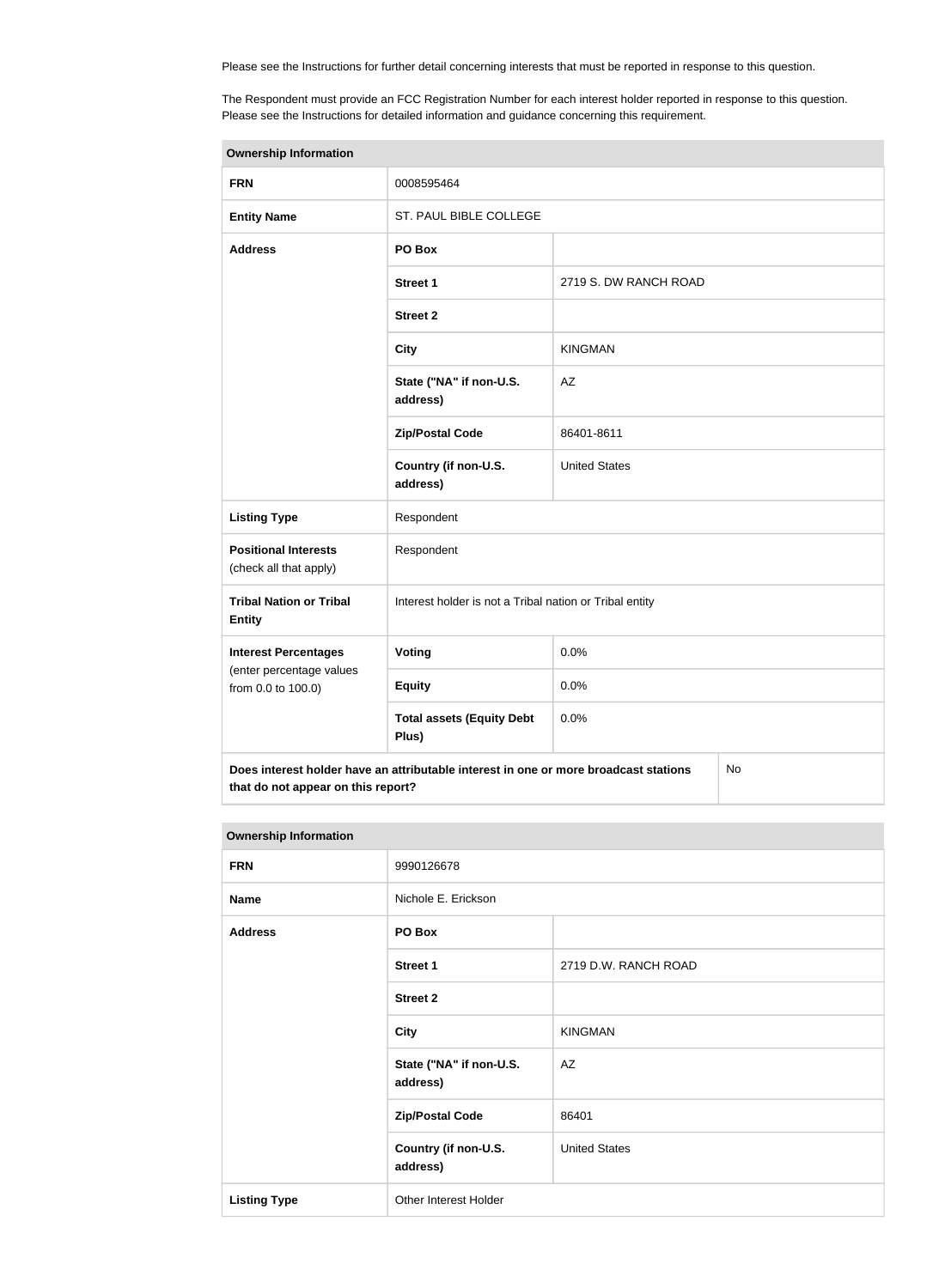| <b>Positional Interests</b><br>(check all that apply)                                       | Officer, Member of Governing Board (or other governing entity) |                        |  |
|---------------------------------------------------------------------------------------------|----------------------------------------------------------------|------------------------|--|
| <b>Principal Profession or</b><br>Occupation                                                | <b>BUSINESS OWNER</b>                                          |                        |  |
| By Whom Appointed or<br><b>Elected</b>                                                      | BOARD OF DIRECTORS, ST. PAUL BIBLE COLLEGE                     |                        |  |
| Citizenship, Gender,                                                                        | <b>Citizenship</b>                                             | <b>US</b>              |  |
| <b>Ethnicity, and Race</b><br><b>Information (Natural</b>                                   | Gender                                                         | Female                 |  |
| Persons Only)                                                                               | <b>Ethnicity</b>                                               | Not Hispanic or Latino |  |
|                                                                                             | Race                                                           | White                  |  |
| <b>Interest Percentages</b>                                                                 | Voting                                                         | 20.0%                  |  |
| (enter percentage values<br>from 0.0 to 100.0)                                              | <b>Equity</b>                                                  | 0.0%                   |  |
|                                                                                             | <b>Total assets (Equity Debt</b><br>Plus)                      |                        |  |
| Does interest holder have an attributable interest in one or more broadcast stations<br>No. |                                                                |                        |  |

**that do not appear on this report?**

## **Ownership Information**

| <b>FRN</b>                                                                        | 9990126679                                                     |                        |  |
|-----------------------------------------------------------------------------------|----------------------------------------------------------------|------------------------|--|
| <b>Name</b>                                                                       | Thomas F. Erickson                                             |                        |  |
| <b>Address</b>                                                                    | PO Box                                                         |                        |  |
|                                                                                   | <b>Street 1</b>                                                | 2719 D.W. RANCH ROAD   |  |
|                                                                                   | <b>Street 2</b>                                                |                        |  |
|                                                                                   | <b>City</b>                                                    | <b>KINGMAN</b>         |  |
|                                                                                   | State ("NA" if non-U.S.<br>address)                            | AZ                     |  |
|                                                                                   | <b>Zip/Postal Code</b>                                         | 86401                  |  |
|                                                                                   | Country (if non-U.S.<br>address)                               | <b>United States</b>   |  |
| <b>Listing Type</b>                                                               | Other Interest Holder                                          |                        |  |
| <b>Positional Interests</b><br>(check all that apply)                             | Officer, Member of Governing Board (or other governing entity) |                        |  |
| <b>Principal Profession or</b><br><b>Occupation</b>                               | <b>LAW ENFORCEMENT OFFICER</b>                                 |                        |  |
| <b>By Whom Appointed or</b><br><b>Elected</b>                                     | BOARD OF DIRECTORS, ST. PAUL BIBLE COLLEGE                     |                        |  |
| Citizenship, Gender,                                                              | <b>Citizenship</b>                                             | US                     |  |
| <b>Ethnicity, and Race</b><br><b>Information (Natural</b><br><b>Persons Only)</b> | Gender                                                         | Male                   |  |
|                                                                                   | <b>Ethnicity</b>                                               | Not Hispanic or Latino |  |
|                                                                                   | Race                                                           | White                  |  |
| <b>Interest Percentages</b>                                                       | Voting<br>20.0%                                                |                        |  |
| (enter percentage values                                                          |                                                                |                        |  |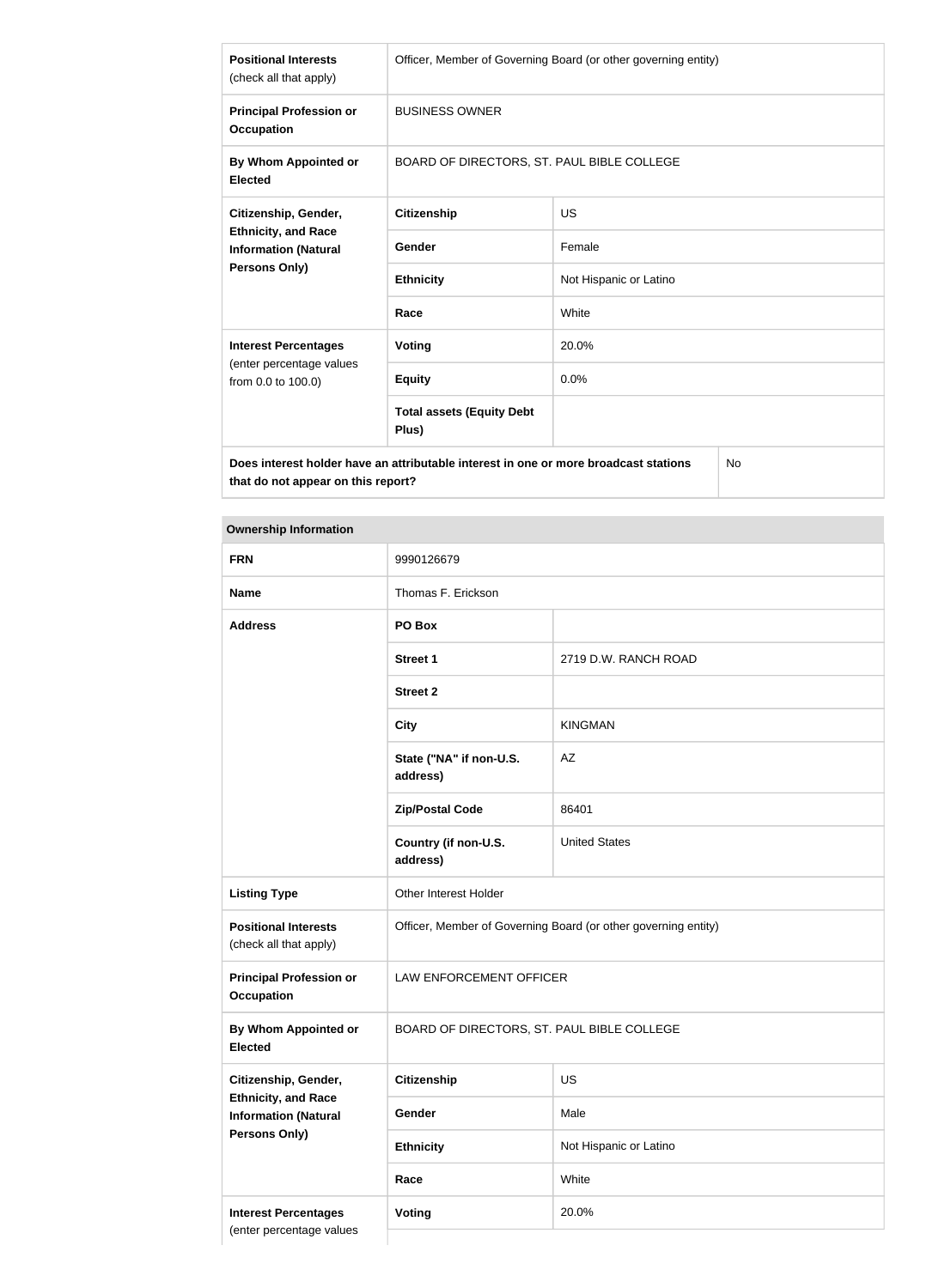| from 0.0 to 100.0) | <b>Equity</b>                                                                        | $0.0\%$ |     |
|--------------------|--------------------------------------------------------------------------------------|---------|-----|
|                    | <b>Total assets (Equity Debt</b><br>Plus)                                            |         |     |
|                    | Does interest holder have an attributable interest in one or more broadcast stations |         | No. |

**that do not appear on this report?**

| <b>Ownership Information</b>                                                                                                            |                                                       |                        |  |  |
|-----------------------------------------------------------------------------------------------------------------------------------------|-------------------------------------------------------|------------------------|--|--|
| <b>FRN</b>                                                                                                                              | 9990126682                                            |                        |  |  |
| <b>Name</b>                                                                                                                             | <b>Mark Parthe</b>                                    |                        |  |  |
| <b>Address</b>                                                                                                                          | PO Box                                                |                        |  |  |
|                                                                                                                                         | <b>Street 1</b>                                       | 202 CACTUS DRIVE       |  |  |
|                                                                                                                                         | <b>Street 2</b>                                       | #15                    |  |  |
|                                                                                                                                         | <b>City</b>                                           | <b>PRESCOTT</b>        |  |  |
|                                                                                                                                         | State ("NA" if non-U.S.<br>address)                   | AZ                     |  |  |
|                                                                                                                                         | <b>Zip/Postal Code</b>                                | 86305                  |  |  |
|                                                                                                                                         | Country (if non-U.S.<br>address)                      | <b>United States</b>   |  |  |
| <b>Listing Type</b>                                                                                                                     | Other Interest Holder                                 |                        |  |  |
| <b>Positional Interests</b><br>(check all that apply)                                                                                   | Member of Governing Board (or other governing entity) |                        |  |  |
| <b>Principal Profession or</b><br><b>Occupation</b>                                                                                     | <b>ELECTRONICS ENGINEER</b>                           |                        |  |  |
| By Whom Appointed or<br><b>Elected</b>                                                                                                  | ST. PAUL BIBLE COLLEGE BOARD OF DIRECTORS             |                        |  |  |
| Citizenship, Gender,                                                                                                                    | <b>Citizenship</b><br><b>US</b>                       |                        |  |  |
| <b>Ethnicity, and Race</b><br><b>Information (Natural</b>                                                                               | Gender                                                | Male                   |  |  |
| <b>Persons Only)</b>                                                                                                                    | <b>Ethnicity</b>                                      | Not Hispanic or Latino |  |  |
|                                                                                                                                         | White<br>Race                                         |                        |  |  |
| <b>Interest Percentages</b>                                                                                                             | Voting                                                | 20.0%                  |  |  |
| (enter percentage values<br>from 0.0 to 100.0)                                                                                          | <b>Equity</b>                                         | 0.0%                   |  |  |
|                                                                                                                                         | <b>Total assets (Equity Debt</b><br>Plus)             |                        |  |  |
| Does interest holder have an attributable interest in one or more broadcast stations<br><b>No</b><br>that do not appear on this report? |                                                       |                        |  |  |

| <b>Ownership Information</b> |                 |                  |  |  |
|------------------------------|-----------------|------------------|--|--|
| <b>FRN</b>                   | 9990126686      |                  |  |  |
| <b>Name</b>                  | Steven Ayers    |                  |  |  |
| <b>Address</b>               | PO Box          |                  |  |  |
|                              | <b>Street 1</b> | 715 FLORA STREET |  |  |
|                              |                 |                  |  |  |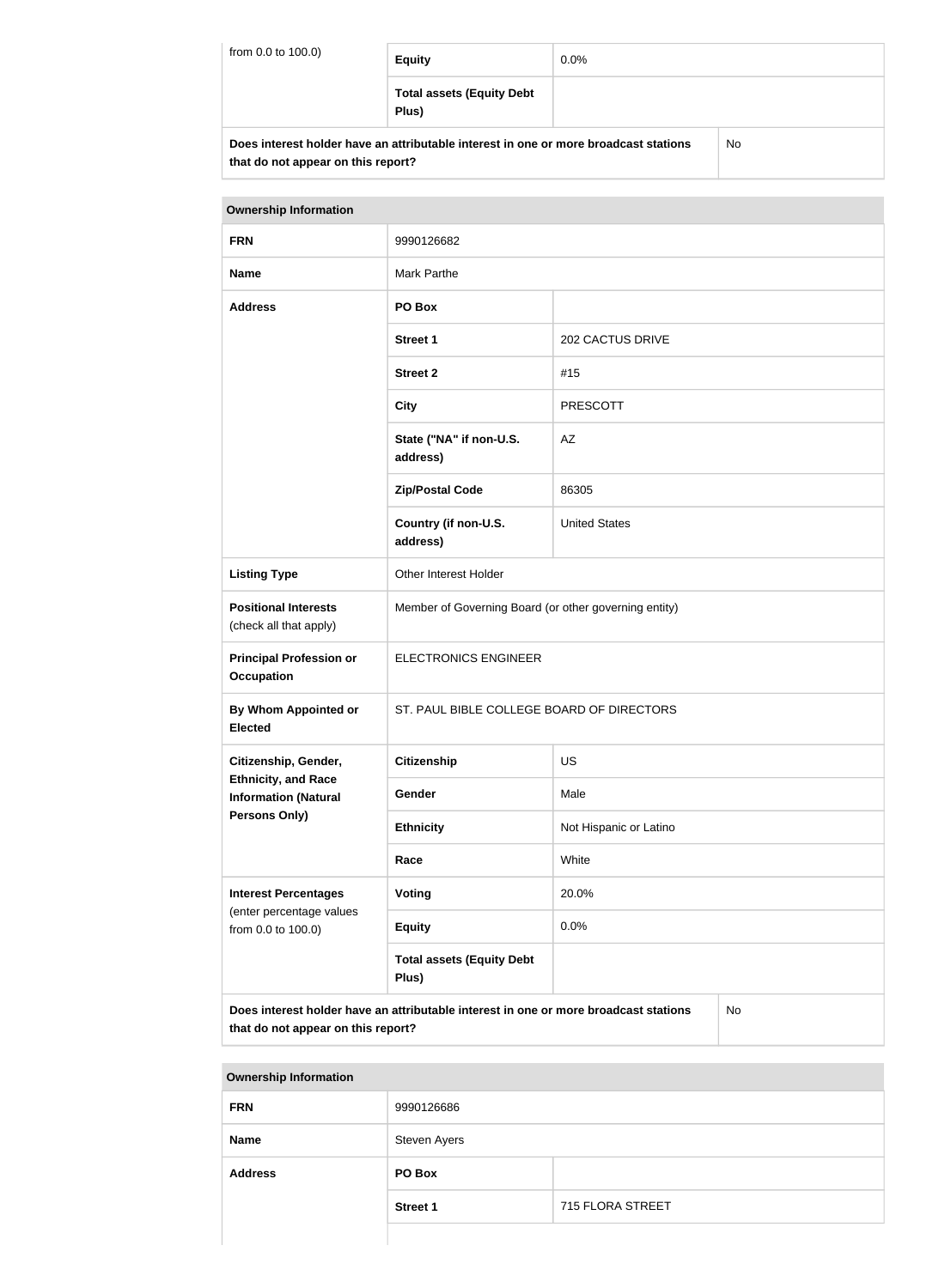|                                                                                                                                  | <b>Street 2</b>                                       |                        |  |
|----------------------------------------------------------------------------------------------------------------------------------|-------------------------------------------------------|------------------------|--|
|                                                                                                                                  | <b>City</b>                                           | <b>PRESCOTT</b>        |  |
|                                                                                                                                  | State ("NA" if non-U.S.<br>address)                   | AZ                     |  |
|                                                                                                                                  | <b>Zip/Postal Code</b>                                | 86305                  |  |
|                                                                                                                                  | Country (if non-U.S.<br>address)                      | <b>United States</b>   |  |
| <b>Listing Type</b>                                                                                                              | Other Interest Holder                                 |                        |  |
| <b>Positional Interests</b><br>(check all that apply)                                                                            | Member of Governing Board (or other governing entity) |                        |  |
| <b>Principal Profession or</b><br><b>Occupation</b>                                                                              | EDITOR, PUBLISHER                                     |                        |  |
| By Whom Appointed or<br><b>Elected</b>                                                                                           | ST. PAUL BIBLE COLLEGE BOARD OF DIRECTORS             |                        |  |
| Citizenship, Gender,                                                                                                             | <b>Citizenship</b>                                    | US                     |  |
| <b>Ethnicity, and Race</b><br><b>Information (Natural</b>                                                                        | Gender                                                | Male                   |  |
| Persons Only)                                                                                                                    | <b>Ethnicity</b>                                      | Not Hispanic or Latino |  |
|                                                                                                                                  | Race                                                  | White                  |  |
| <b>Interest Percentages</b>                                                                                                      | Voting                                                | 20.0%                  |  |
| (enter percentage values<br>from 0.0 to 100.0)                                                                                   | <b>Equity</b>                                         | 0.0%                   |  |
|                                                                                                                                  | <b>Total assets (Equity Debt</b><br>Plus)             |                        |  |
| Does interest holder have an attributable interest in one or more broadcast stations<br>No<br>that do not appear on this report? |                                                       |                        |  |

## **Ownership Information**

| <b>FRN</b>                                            | 9990126691                                            |                         |  |
|-------------------------------------------------------|-------------------------------------------------------|-------------------------|--|
| <b>Name</b>                                           | <b>Robert Moore</b>                                   |                         |  |
| <b>Address</b>                                        | PO Box                                                |                         |  |
|                                                       | <b>Street 1</b>                                       | 2926B CHEMEHUEVI BLVD.  |  |
|                                                       | <b>Street 2</b>                                       |                         |  |
|                                                       | <b>City</b>                                           | <b>LAKE HAVASU CITY</b> |  |
|                                                       | State ("NA" if non-U.S.<br>address)                   | AZ                      |  |
|                                                       | <b>Zip/Postal Code</b>                                | 86406                   |  |
|                                                       | Country (if non-U.S.<br>address)                      | <b>United States</b>    |  |
| <b>Listing Type</b>                                   | <b>Other Interest Holder</b>                          |                         |  |
| <b>Positional Interests</b><br>(check all that apply) | Member of Governing Board (or other governing entity) |                         |  |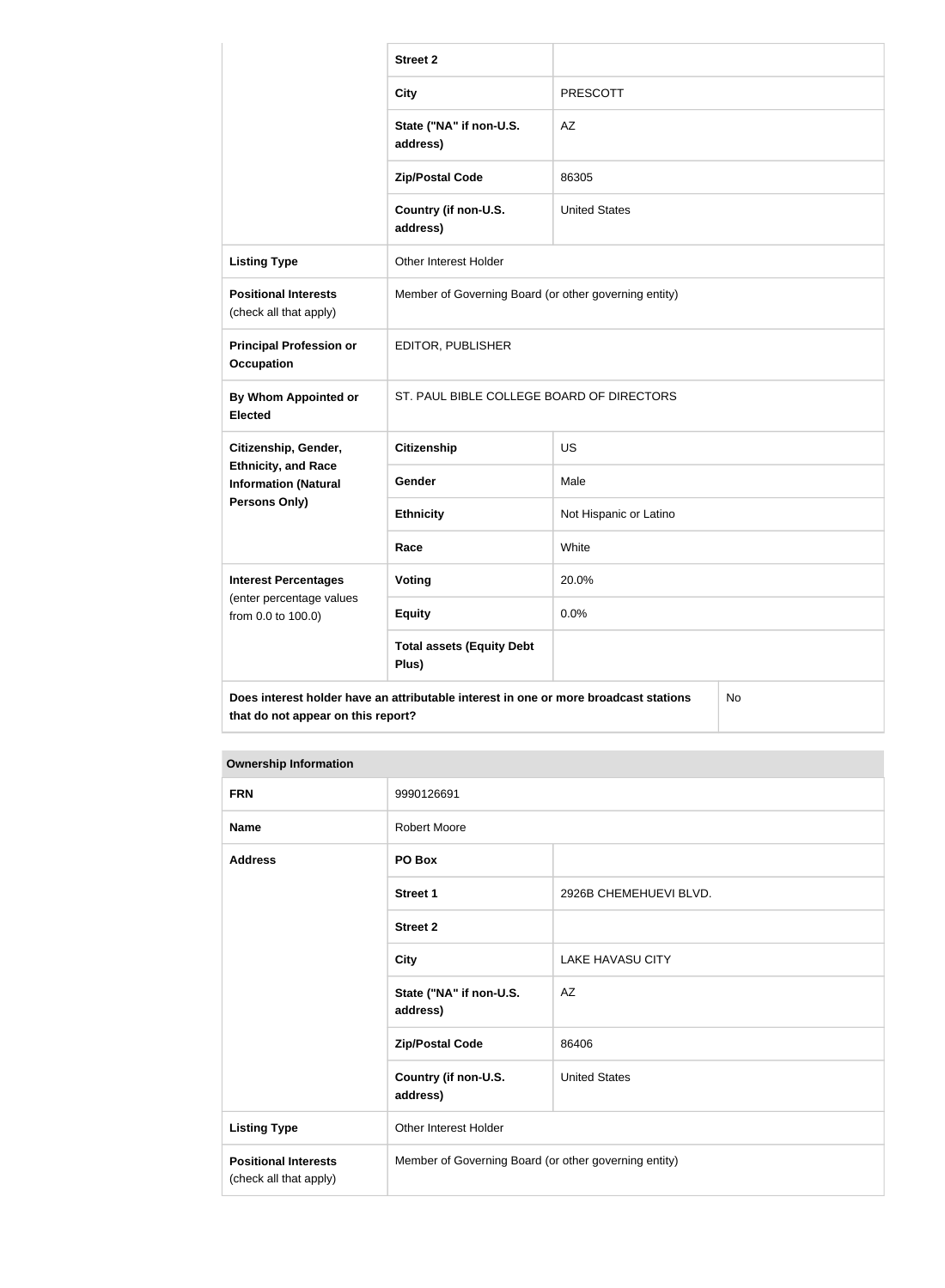| <b>Principal Profession or</b><br><b>Occupation</b>                                                                                     | <b>PUBLISHER</b>                                                                                                                                    |                        |     |
|-----------------------------------------------------------------------------------------------------------------------------------------|-----------------------------------------------------------------------------------------------------------------------------------------------------|------------------------|-----|
| By Whom Appointed or<br><b>Elected</b>                                                                                                  | BOARD OF DIRECTORS, ST. PAUL BIBLE COLLEGE                                                                                                          |                        |     |
| Citizenship, Gender,                                                                                                                    | <b>Citizenship</b>                                                                                                                                  | <b>US</b>              |     |
| <b>Ethnicity, and Race</b><br><b>Information (Natural</b>                                                                               | Gender                                                                                                                                              | Male                   |     |
| Persons Only)                                                                                                                           | <b>Ethnicity</b>                                                                                                                                    | Not Hispanic or Latino |     |
|                                                                                                                                         | Race                                                                                                                                                | White                  |     |
| <b>Interest Percentages</b><br>(enter percentage values<br>from 0.0 to 100.0)                                                           | Voting                                                                                                                                              | 20.0%                  |     |
|                                                                                                                                         | <b>Equity</b>                                                                                                                                       | 0.0%                   |     |
|                                                                                                                                         | <b>Total assets (Equity Debt</b><br>Plus)                                                                                                           |                        |     |
| Does interest holder have an attributable interest in one or more broadcast stations<br><b>No</b><br>that do not appear on this report? |                                                                                                                                                     |                        |     |
|                                                                                                                                         |                                                                                                                                                     |                        |     |
| If "No," submit as an exhibit an explanation.                                                                                           | (b) Respondent certifies that any interests, including equity, financial, or voting<br>interests, not reported in this filing are non-attributable. |                        | Yes |

**(c) Is Respondent seeking an attribution exemption for any officer or director with duties wholly unrelated to the Licensee(s)?** No

If "Yes," complete the information in the required fields and submit an Exhibit fully describing that individual's duties and responsibilities, and explaining why that individual should not be attributed an interest.

## **3. Organizational Chart (Licensees Only)**

Attach a flowchart or similar document showing the Licensee's vertical ownership structure including the Licensee and all entities that have attributable interests in the Licensee. Licensees with a single parent entity may provide a brief explanatory textual Exhibit in lieu of a flowchart or similar document. Licensees without parent entities should so indicate in a textual Exhibit.

#### **Non-Licensee Respondents should select "N/A" in response to this question.**

Licensee has no parent or subsidiary entities.

## **Section III - Certification**

| <b>Section</b>                  | Question                           | <b>Response</b> |
|---------------------------------|------------------------------------|-----------------|
| <b>Authorized Party to Sign</b> | WILLFUL FALSE STATEMENTS ON        |                 |
|                                 | THIS FORM ARE PUNISHABLE BY        |                 |
|                                 | FINE AND/OR IMPRISONMENT (U.S.     |                 |
|                                 | CODE, TITLE 18, SECTION 1001), AND |                 |
|                                 | OR REVOCATION OF ANY STATION       |                 |
|                                 | LICENSE -- OR CONSTRUCTION         |                 |
|                                 | PERMIT (U.S. CODE, TITLE 47,       |                 |
|                                 | SECTION $312(a)(1)$ ), AND/OR      |                 |
|                                 | FORFEITURE (U.S. CODE, TITLE 47,   |                 |
|                                 | SECTION 503).                      |                 |
|                                 |                                    |                 |

## **Certification**